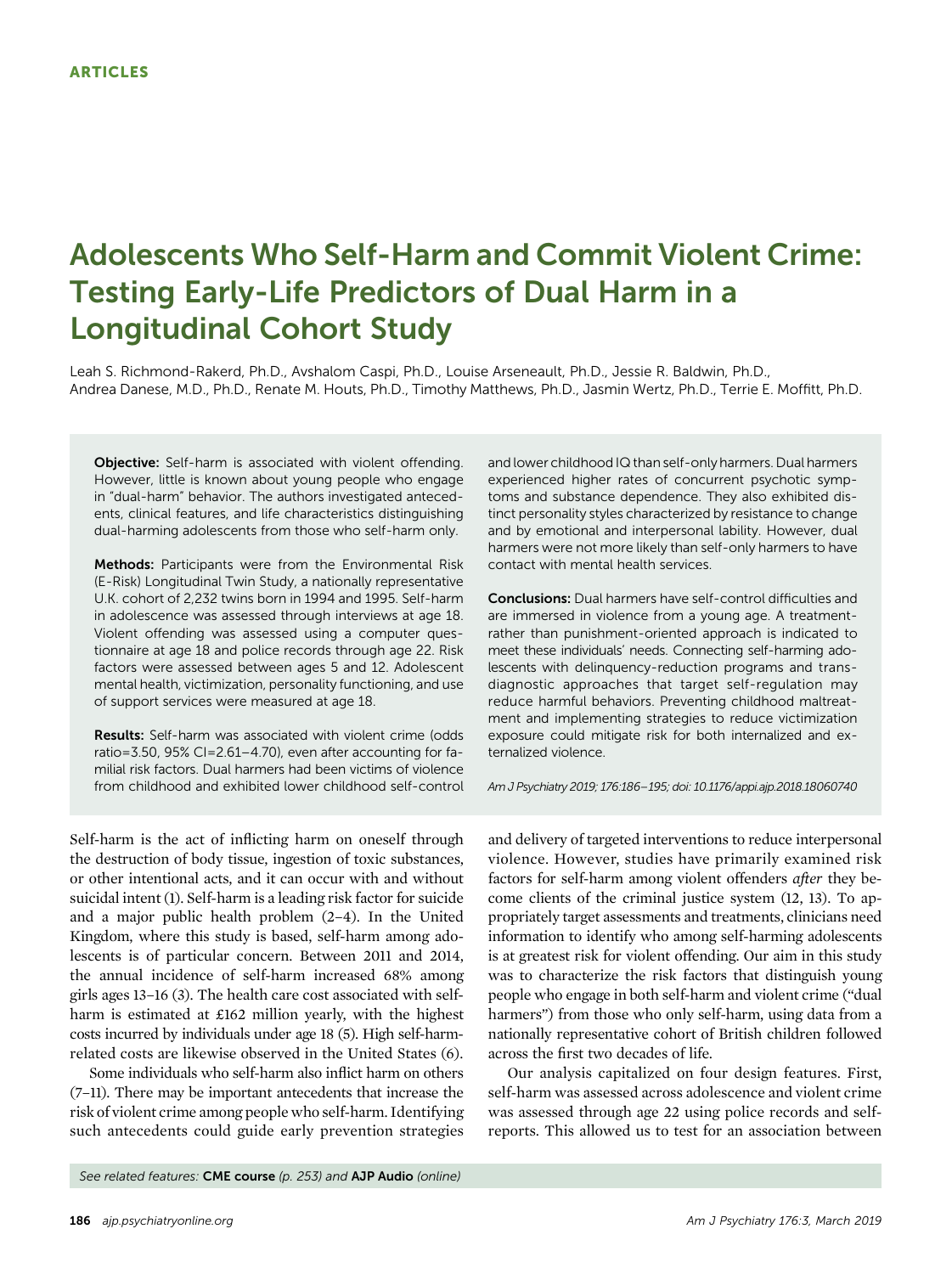self-harm and violent crime during the period when selfharm debuts (14) and criminal offending peaks (15).

Second, because the cohort comprises twins, we could conduct a co-twin-control analysis among pairs discordant for self-harm to test whether the sibling who self-harmed was more likely to offend than the one who did not self-harm. The same unmeasured risk factors that lead individuals to self-harm may also lead them to commit violent crime (16). By comparing twins who grow up in the same family, it is possible to isolate self-harm as an indicator of violent offending, independent of familial risks.

Third, the longitudinal design enabled assessment of risk factors that antedate self-harm and violent crime. Problems in self-regulation are theorized to underlie both self-harm (14, 17) and violent offending (15, 18), and they may be important targets for intervention, so we tested whether dual harmers were distinguished by low childhood self-control. In addition, we examined three risk factors identified as salient predictors of self-harm or violent crime and severe psychopathology: maltreatment, childhood self-harm behavior, and family history of psychiatric disorders (1, 15, 19). In response to external review, we also evaluated three secondary risk factors: low IQ, depression, and anxiety.

Fourth, we assessed participants' self-harm features, clinical correlates, and life characteristics. This allowed us to draw a comprehensive picture of dual harmers' psychosocial functioning. We examined self-harm method and frequency, as these are indicators of severity (4, 14, 20). We characterized dual harmers' mental health difficulties, experiences of adolescent victimization, and informant-reported personality functioning. Lastly, we evaluated their use of support services.

# **METHODS**

### Participants

Participants were members of the Environmental Risk (E-Risk) Longitudinal Twin Study, a birth cohort of 2,232 British children drawn from a larger register of twins born in England and Wales in 1994 and 1995 (21). Details of the E-Risk study have been reported elsewhere (22). The E-Risk sample was constructed in 1999 and 2000, when 1,116 families (93% of those eligible) with same-sex 5-year-old twins participated in home-visit assessments. In this sample, 56% of twin pairs were monozygotic and 44% were dizygotic; sex was evenly distributed within zygosity (49% male). Families were recruited to represent the U.K. population with newborns in the 1990s on the basis of residential location throughout England and Wales, as well as mother's age. Teenage mothers with twins were overselected to replace high-risk families selectively lost to the register through nonresponse. Older mothers who had twins via assisted reproduction were underselected to avoid an excess of welleducated older mothers. The study sample represented the full range of socioeconomic conditions in the United Kingdom, as reflected in families' distribution on a neighborhood-level socioeconomic index (23): 25.6% of E-Risk families live in

"wealthy achiever" neighborhoods, compared with 25.3% nationwide; 5.3% live in "urban prosperity" neighborhoods, compared with 11.6%; 29.6% live in "comfortably off" neighborhoods, compared with 26.9%; 13.4% live in "moderate means" neighborhoods, compared with 13.9%; and 26.1% live in "hard-pressed" neighborhoods, compared with 20.7%. E-Risk underrepresents "urban prosperity" households because they are likely to be childless.

Follow-up home visits took place when study participants were ages 7 (98% participation), 10 (96%), 12 (96%), and 18 (93% participation). Home visits at ages 5–12 assessed twin participants and their mothers; only twins were assessed at age 18. There were no differences between those who took part at age 18 and those who did not on socioeconomic status, as assessed when the cohort was initially defined  $(\chi^2=0.86,$  $p=0.65$ ), IQ score at age 5 (t=0.98,  $p=0.33$ ), or internalizing or externalizing behavior problems at age 5 (t=0.40, p=0.69, and t=0.41, p=0.68, respectively).

Each twin in a twin pair was assessed by a different interviewer. Data were supplemented by searches of official records and questionnaires that are mailed, as developmentally appropriate, to teachers and co-informants nominated by participants. The Joint South London and Maudsley and Institute of Psychiatry Research Ethics Committee approved each study phase. Parents gave informed consent and twins gave assent between ages 5 and 12 and informed consent at age 18.

#### Self-Harm

At age 18, participants were asked about self-harm behavior since age 12, using a life history calendar to aid recall. Ages 12–18, the years of secondary school in the United Kingdom, represent a meaningful developmental period for self-harm. Participants were asked, "Have you ever tried to hurt yourself, to cope with stress or emotional pain?" Individuals who endorsed self-harm were queried about methods. Ten behaviors were probed (e.g., cutting, burning, overdose), and participants were given the option of describing any other way they had hurt themselves. Of 2,064 participants who provided self-harm data, 280 (13.6%) reported self-harm behaviors. To assess self-harm frequency, we summed participants' responses concerning the number of times they had performed each behavior (median reported number of self-harm incidents, 6.5).

#### Violent Crime

Official records of participants' criminal offending were obtained through U.K. Police National Computer record searches conducted in cooperation with the Ministry of Justice. Records include complete histories of cautions and convictions beginning at age 10, the age of criminal responsibility. Our data are complete through age 22. Violent offending was coded as a binary variable to reflect whether participants had been cautioned or convicted for a violent offense. 2,060 twins consented to record searches of their offending histories, of whom 106 (5.2%) had a record of a violent offense (see Table S1 in the online supplement).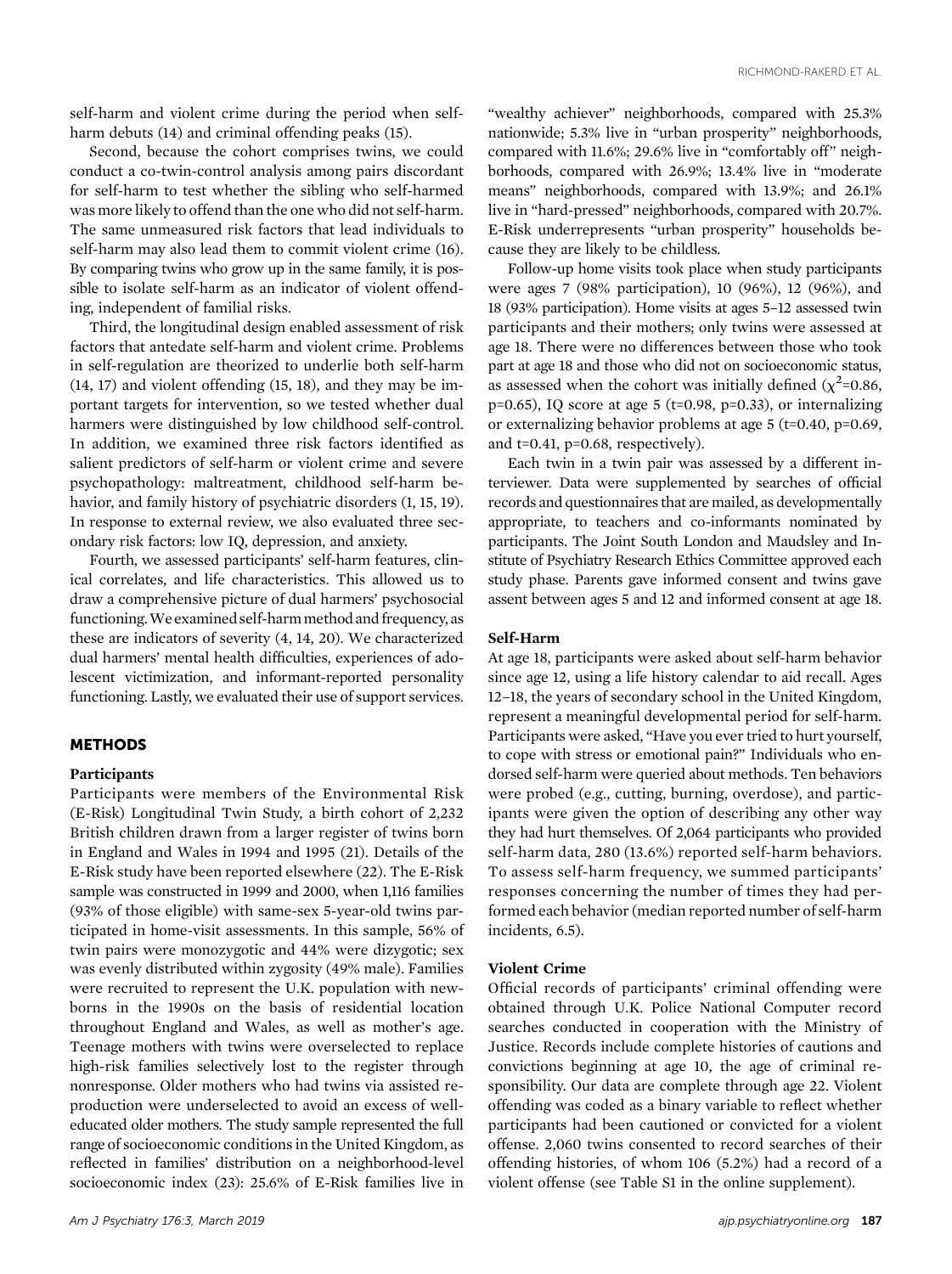Violent offending was also assessed via a computer questionnaire at age 18, in which participants reported on pastyear offending behaviors. Violent offenses were defined to include behaviors that involved the use of force or threat of force upon a victim (e.g., robbery, assault; see Table S2 in the online supplement). Of 2,053 respondents with selfreport data, 677 (33.0%) endorsed one or more violent behaviors and 338 (16.5%) endorsed two or more.

Respondents were coded as positive for violent crime if they had an official record of a violent crime or selfreported two or more violent offenses. A total of 398 of 2,051 (19.4%) participants met these criteria (see the online supplement).

### Typology of Self-Harm and Other Harm

We categorized participants into three groups for analyses: individuals coded as negative for both self-harm and violent crime ("neither harmers"; N=1,475 [72.0%]), those coded as positive for self-harm and negative for violent crime ("selfonly harmers"; N=177 [8.6%]), and those coded as positive for both self-harm and violent crime ("dual harmers"; N=97 [4.7%]).

We aimed to identify which adolescents, among those who self-harm, are most likely to commit violent crime. Therefore, self-only harmers were the comparison group of interest. However, we also conducted comparisons with adolescents who only commit violent crime ("other-only harmers"; N=300 [14.6%]).

### Childhood Risk Factors

We analyzed four prespecified and theory-driven childhood risk factors: low self-control, maltreatment by an adult, childhood self-harm behavior, and family history of psychiatric disorder (1, 15, 19, 24) (see Table S3 in the online supplement). We also collected information on caregiver- and teacher-reported self-regulation difficulties at age 12 (see Table S3). In response to suggestions from external reviewers, we analyzed three secondary childhood risk factors at age 12: low IQ, depression, and anxiety (see Table S3).

#### Correlates of Clinical Importance

We collected information on correlates of dual-harm behavior at age 18. We analyzed correlates in three categories with relevance for clinical practice: mental health difficulties (DSM-IV-based symptoms or diagnoses of posttraumatic stress disorder [PTSD], depression, psychosis, and substance dependence); experiences of adolescent victimization (crime victimization, maltreatment, neglect, sexual victimization, family violence, Internet/mobile-telephone victimization, and peer/sibling victimization); and informant-reported personality functioning (see Table S3).

### Service Use

At age 18, participants were queried regarding past-year treatment for emotional problems. Participants were asked whether they had used a range of services, including mental health professionals, other supports (e.g., medical doctor, social services), and medication (see Table S3).

### Statistical Analysis

We used logistic regression to test for an association between self-harm and violent crime.We included an interaction term to test whether the association differed by sex. We used conditional logistic regression to test whether twins from discordant pairs who self-harmed were at excess risk for violent crime relative to their co-twins who did not self-harm.

We used multinomial and binomial logistic regression to predict group membership from childhood risk factors. The binomial tests were of greatest interest, as we aimed to identify the antecedents that distinguished dual from selfonly harmers.

We used chi-square tests to determine whether the dual and self-only harm groups differed in the proportion of individuals reporting a high frequency of self-harm (more than 50 incidents [75th percentile of the distribution]). We used regression to test whether dual harmers were distinguished by mental health difficulties, victimization experiences, and personality functioning and to compare dual and self-only harmers on service use. Groups were included as predictors, first as a set of binary dummy codes (with the neither-harm group specified as the reference category) and then as a twolevel nominal variable (to compare risk between the dual harm and self-only harm groups). We analyzed continuously distributed outcomes using ordinary least squares and binary outcomes using logistic regression.

Analyses were conducted using SAS, version 9.4 (SAS Institute, Inc., Cary, N.C.). We used survey analysis procedures to correct all analyses (except the twin-discordance analysis) for the nonindependence of twin observations by clustering standard errors at the family level. Analyses in which male and female participants were combined were adjusted for sex. Analyses were limited to individuals with complete data for self-harm and violent crime (N=2,049); no data were imputed.

### RESULTS

Of the 2,232 participants in the original cohort, 2,066 (92.6%) were interviewed at age 18, of whom 2,049 (99.2%) had data for both self-harm and violent crime (970 of them male [47.3%]). Of the 2,049 participants included in analyses, 274 (13.4%) reported self-harm and 397 (19.4%) met criteria for violent crime.

# Association of Self-Harm and Violent Crime in Adolescence

Self-harm was more prevalent among females than males  $(\chi^2$ =14.93, df=1, p<0.001), and violent crime was more prevalent among males than females  $(\chi^2$ =78.08, df=1, p<0.001), but the relation between self-harm and violent offending was similar in both sexes: the odds of committing violent crime were more than three times greater for adolescents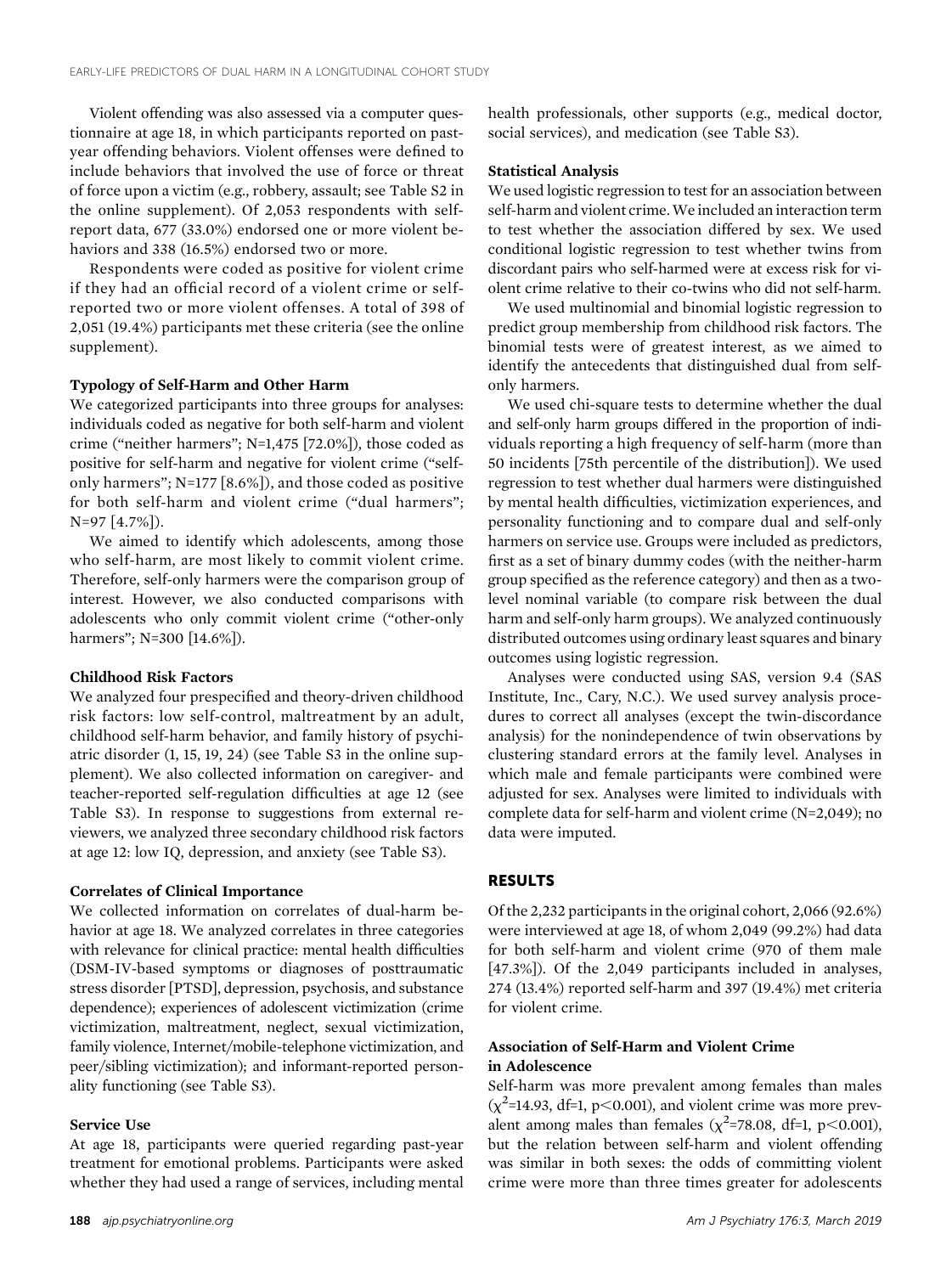| <b>Harm Status</b>                                        |                              |            |                             |            |                        |              |                              |                                |                                            |                                 |                                              |                                |
|-----------------------------------------------------------|------------------------------|------------|-----------------------------|------------|------------------------|--------------|------------------------------|--------------------------------|--------------------------------------------|---------------------------------|----------------------------------------------|--------------------------------|
| Childhood<br><b>Risk Factor</b>                           | Neither Harm<br>$(N=1, 475)$ |            | Self-Only Harm<br>$(N=177)$ |            | Dual Harm<br>$(N=97)$  |              | Self-Only<br>Versus Neitherb |                                | <b>Dual Versus</b><br>Neither <sup>b</sup> |                                 | <b>Dual Versus</b><br>Self-Only <sup>c</sup> |                                |
|                                                           | Mean                         | <b>SD</b>  | Mean                        | <b>SD</b>  | Mean                   | <b>SD</b>    | Odds<br>Ratio                | 95% CI                         | Odds<br>Ratio                              | 95% CI                          | Odds<br>Ratio                                | 95% CI                         |
| Primary risk factors<br>Low self-<br>control <sup>d</sup> | $-0.19$                      | 0.94       | $-0.03$                     | 0.89       | 0.70                   | 1.08         | 1.39                         | $1.16 - 1.65$                  | 2.36                                       | $1.90 - 2.95$                   | 1.82                                         | $1.35 - 2.45$                  |
| Family<br>psychiatric<br>history <sup>e</sup>             | 0.35                         | 0.26       | 0.45                        | 0.31       | 0.45                   | 0.26         | 4.01                         | $2.06 - 7.81$                  | 3.59                                       | $1.72 - 7.48$                   | 0.73                                         | $0.29 - 1.87$                  |
|                                                           | N                            | $\%$       | N                           | $\%$       | N                      | $\%$         | Odds<br>Ratio                | 95% CI                         | Odds<br>Ratio                              | 95% CI                          | Odds<br>Ratio                                | 95% CI                         |
| Maltreatment<br>Childhood<br>self-harm                    | 58<br>39<br>$(N=1, 419)$     | 3.9<br>2.8 | 14<br>17<br>$(N=172)$       | 7.9<br>9.9 | 18<br>13<br>$(N = 93)$ | 18.6<br>14.0 | 2.28<br>4.05                 | $1.09 - 4.76$<br>$2.18 - 7.54$ | 5.33<br>5.58                               | $2.91 - 9.76$<br>$2.90 - 10.72$ | 2.46<br>1.37                                 | $1.10 - 5.51$<br>$0.63 - 2.96$ |
|                                                           | Mean                         | <b>SD</b>  | Mean                        | <b>SD</b>  | Mean                   | <b>SD</b>    | Odds<br>Ratio                | 95% CI                         | Odds<br>Ratio                              | 95% CI                          | Odds<br>Ratio                                | 95% CI                         |
| Secondary risk factors<br>IQ <sup>f</sup>                 | 100.15                       | 15.08      | 98.06                       | 15.23      | 91.94                  | 16.88        | 0.99                         | $0.98 - 1.01$                  | 0.97                                       | $0.95 - 0.98$                   | 0.98                                         | $0.96 - 0.996$                 |
|                                                           | $\mathsf{N}$                 | $\%$       | N                           | $\%$       | $\mathsf{N}$           | $\%$         | Odds<br>Ratio                | 95% CI                         | Odds<br>Ratio                              | 95% CI                          | Odds<br>Ratio                                | 95% CI                         |
| Depression                                                | 26<br>$(N=1,441)$            | 1.8        | 14<br>$(N = 171)$           | 8.2        | 14<br>$(N=93)$         | 15.1         | 5.02                         | $2.52 - 9.99$                  | 9.42                                       | $4.73 - 18.76$                  | 1.94                                         | $0.84 - 4.48$                  |
| Anxiety                                                   | 74<br>$(N=1,442)$            | 5.1        | 19<br>$(N=171)$             | 11.1       | 10<br>$(N=93)$         | 10.8         | 2.07                         | $1.19 - 3.60$                  | 2.46                                       | $1.21 - 4.99$                   | 1.07                                         | $0.42 - 2.67$                  |

TABLE 1. Predicting dual versus self-only harm status from childhood risk factors in a study of adolescents who self-harm and commit violent crime<sup>a</sup>

a Primary risk factors were prespecified. Secondary risk factors were added in response to peer review. Measures were assessed between ages 5 and 12. Ns for participants with data are reported when lower than the group sample size. All regression models controlled for sex. Estimates in boldface indicate a significant difference between the dual harm and self-only harm groups, which was the test of interest.

b Odds ratios are from multinomial logistic regression models.

<sup>c</sup> Odds ratios are from binomial logistic regression models.

<sup>d</sup> The self-control factor score was standardized to have a mean of 0 and a standard deviation of 1; higher scores indicate lower levels of self-control (more self-control difficulties).<br><sup>e</sup> Indicates the proportion of a participant's relatives with a psychiatric disorder. Ns were 1,441, 171, and 93 participants with data on family psychiatric history in the

neither-harm, self-only harm, and dual harm groups, respectively.

 $f$  Ns were 1,442, 171, and 93 participants with data on IQ in the neither-harm, self-only harm, and dual harm groups, respectively.

who self-harmed than for those who did not (males: odds ratio=3.77, 95% CI=2.46–5.78; females: odds ratio=3.27, 95% CI=2.17–4.94) (see Figure S1 in the online supplement). Therefore, male and female participants were combined in analyses (but we controlled for sex; odds ratio=3.50, 95% CI=2.61–4.70). The association remained significant when only police records for violent crime were used (odds ratio=3.26, 95% CI=2.08–5.12) and when only self-reports were used (odds ratio=3.50, 95% CI=2.57–4.76), indicating that the findings do not simply reflect common method variance.

# Effect of Familial Risk Factors on the Association Between Self-Harm and Violent Crime

Twins who self-harmed were more likely to commit violent crime than their co-twins who did not self-harm (dizygotic twins: odds ratio=2.57, 95% CI=1.07–6.16; monozygotic twins: odds ratio=4.00, 95% CI=1.34–11.97) (see Figure S2 in the online supplement), indicating that the relation between

self-harm and violent offending could not be explained entirely by familial risk factors (genetics or rearing environment).

# Childhood Risk Factors Distinguishing Dual from Self-Only Harmers

Analyses of primary risk factors showed that low childhood self-control and maltreatment predicted increased odds of being a dual versus a self-only harmer (self-control: odds ratio=1.82, 95% CI=1.35–2.45; maltreatment: odds ratio=2.46, 95% CI=1.10–5.51) (Table 1). Together, the four primary risk factors predicted membership in the dual harm relative to the self-only harm group with high accuracy (area under the curve=0.75, 95% CI=0.69–0.82, indicating a large effect [25] that requires out-of-sample replication; see the online supplement).

Analyses of secondary risk factors indicated that higher childhood IQ predicted decreased odds of being a dual versus a self-only harmer (odds ratio=0.98, 95% CI=0.96–0.996)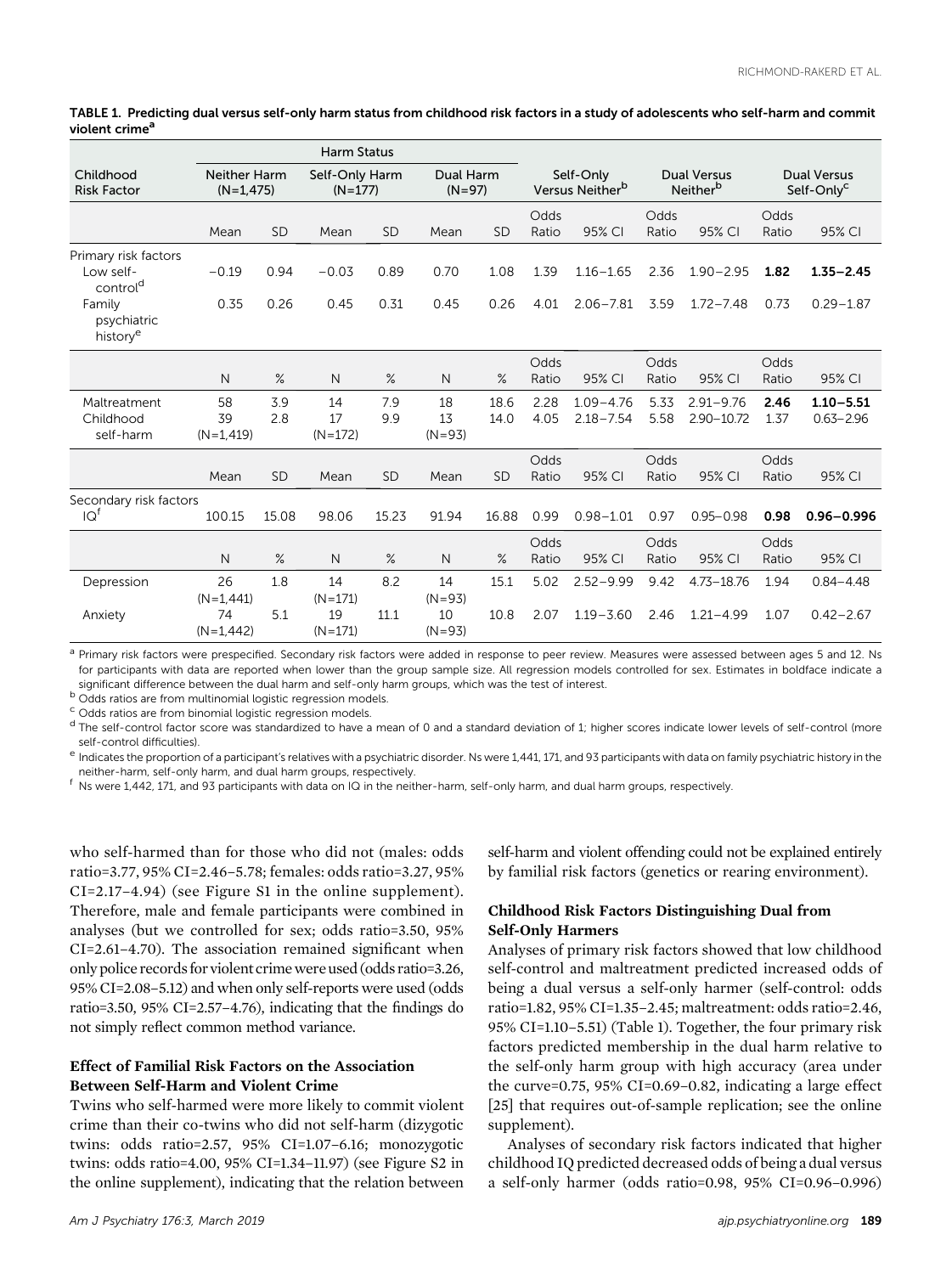#### FIGURE 1. Lack of self-regulation across settings in a study of adolescents who self-harm and commit violent crime<sup>a</sup>



<sup>a</sup> The graphs indicate the odds of being in the dual harm group compared with the self-only harm group as a function of caregiver reports of children's self-regulation difficulties (top panel) and teacher reports of children's self-regulation difficulties in the classroom (bottom panel). For each item pertaining to self-regulation within the classroom, teachers were asked to rate how frequently they needed to intervene with the child. Sum scales and individual items were standardized to have a mean of 0 and a standard deviation of 1. Ns were 265 for caregiver reports and 215–216 for teacher reports. Error bars indicate 95% confidence intervals.

b Responses to this item were reverse-scored.

(Table 1). Dual harmers did not differ from self-only harmers in rates of childhood depression or anxiety.

# Dual Harmers' Self-Regulation Difficulties Across Settings

Dual harmers' self-regulation difficulties were observable across settings. Children rated by caregivers and teachers as having more self-regulation difficulties were more likely to be in the dual harm than the self-only harm group as adolescents (caregivers' scale score: odds ratio=1.41, 95% CI=1.14–1.74; teachers' scale score: odds ratio=1.56, 95% CI=1.15–2.13) (Figure 1).

# Clinical Features and Life Characteristics Distinguishing Dual From Self-Only Harmers

Dual and self-only harmers reported similar rates of highfrequency self-harm (more than 50 incidents; dual harm, 26.6%; self-only harm, 24.6%;  $\chi^2$ =0.13, df=1, p=0.72). Given the small sample sizes for some self-harm methods, we did not conduct tests of group differences for each method. However, inspection of Figure 2A suggests that dual harmers exhibited higher-lethality behaviors (hanging, drowning) and aggressive acts (hitting oneself or an object, banging one's head against a wall), while self-only harmers tended to engage in lower-lethality methods (cutting, scratching).

Dual harmers did not differ from self-only harmers in their risk of developing PTSD or depression. However, they were distinguished by a higher prevalence of psychotic symptoms (odds ratio=2.35, 95% CI=1.11–4.95). They were also more likely to meet criteria for alcohol dependence (odds ratio=3.29, 95% CI=1.65–6.57) and cannabis dependence (odds ratio=4.31, 95% CI=1.91–9.76) (Table 2).

Dual harmers were more likely than self-only harmers to have experienced multiple types of victimization during adolescence (polyvictimization; odds ratio=2.40, 95% CI=1.30–4.42) (see Figure S3 in the online supplement) as well as crime, maltreatment, neglect, and family violence (Table 2).

Dual harmers' personality styles were different from those of self-only harmers. Dual harmers were distinguished by greater resistance to change (lower openness; Cohen's  $d=-0.41$ ), poorer impulse control (lower conscientiousness;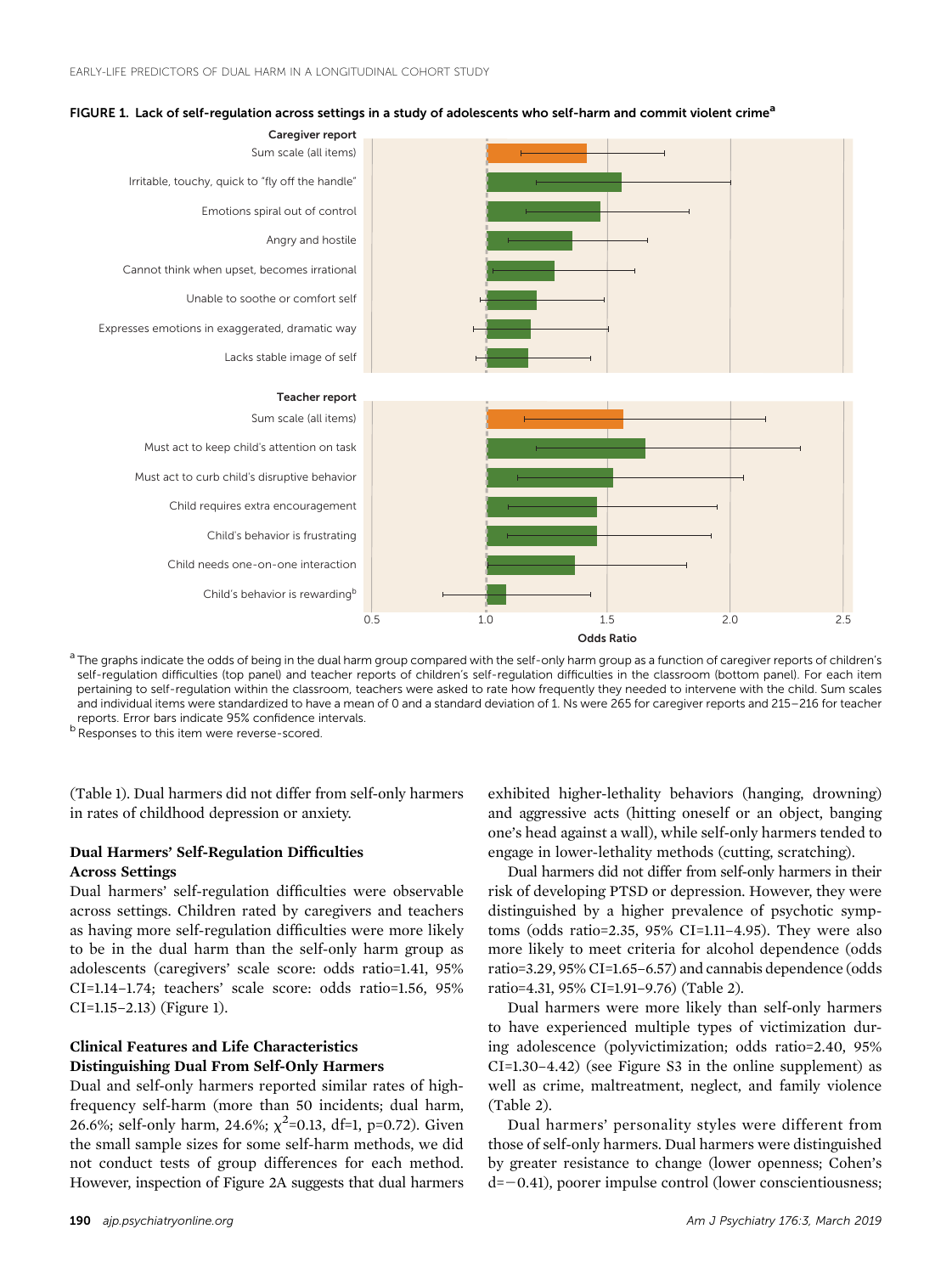### FIGURE 2. Comparing dual harmers and self-only harmers on clinical features in a study of adolescents who self-harm and commit violent crime<sup>a</sup>



a Panel A displays the proportion of 393 total reported self-harm behaviors attributable to different self-harm methods. The totals were derived by summing the number of individuals who endorsed each self-harm method. Dual harmers endorsed 157 behaviors, and self-only harmers endorsed 236 behaviors. Participants were allowed to endorse multiple behaviors and could be included more than once within the total. Only behaviors endorsed by at least 3% of the sample are depicted. Panel B displays Big Five Inventory profiles, provided by one to two informants who know the participants well, for each group. Of the 1,749 participants, personality data were available for 1,730 (98.9%).

 $d=-0.63$ ), and more aggressive/rude behavior (lower agreeableness;  $d=-0.46$ ). They were more outgoing (higher in extraversion); however, the effect size was modest (d=0.15) (Figure 2B; see also Table S4 in the online supplement). Both dual and self-only harmers were more easily distressed (higher in neuroticism) and were lower in conscientiousness and agreeableness than neither harmers.

Despite their elevated rates of psychiatric comorbidity and difficult life experiences, dual harmers were not more likely than self-only harmers to be in contact with mental health professionals (psychiatrists, psychologists, counselors, or psychotherapists) or other support services (Figure 3).

### Comparisons With Other-Only Harmers

Compared with participants who committed violent crime only, dual harmers exhibited higher rates of childhood selfharm and childhood depression, had higher rates of all adolescent mental health difficulties, were more likely to have experienced polyvictimization and nearly all types of victimization, and were lower in conscientiousness and higher in neuroticism (see Tables S5–S7 in the online supplement).

### **DISCUSSION**

This study shows that self-harm and violent crime co-occur in a longitudinal population-representative contemporary cohort of British twins. The association is evident in police records and self-reports of offending. This finding is consistent with research employing population-based samples from other countries (7–10).

This study advances knowledge in five ways. First, using a co-twin-control design, we showed that the relation between self-harm and violent crime is not solely attributable to shared genetic risk or family background; self-harm itself may be an indicator of violence against others.

Second, we demonstrated that dual harmers are distinguished from self-only harmers by poor childhood selfcontrol, including deficits in executive functioning, as indicated by lower childhood IQ. Prospective assessment enabled measurement of self-control, cognitive ability, and other antecedents prior to the onset of self-harm and criminal offending and ensured that there were no ascertainment or recall biases. Moreover, dual harmers' self-regulation difficulties were reported by multiple informants, suggesting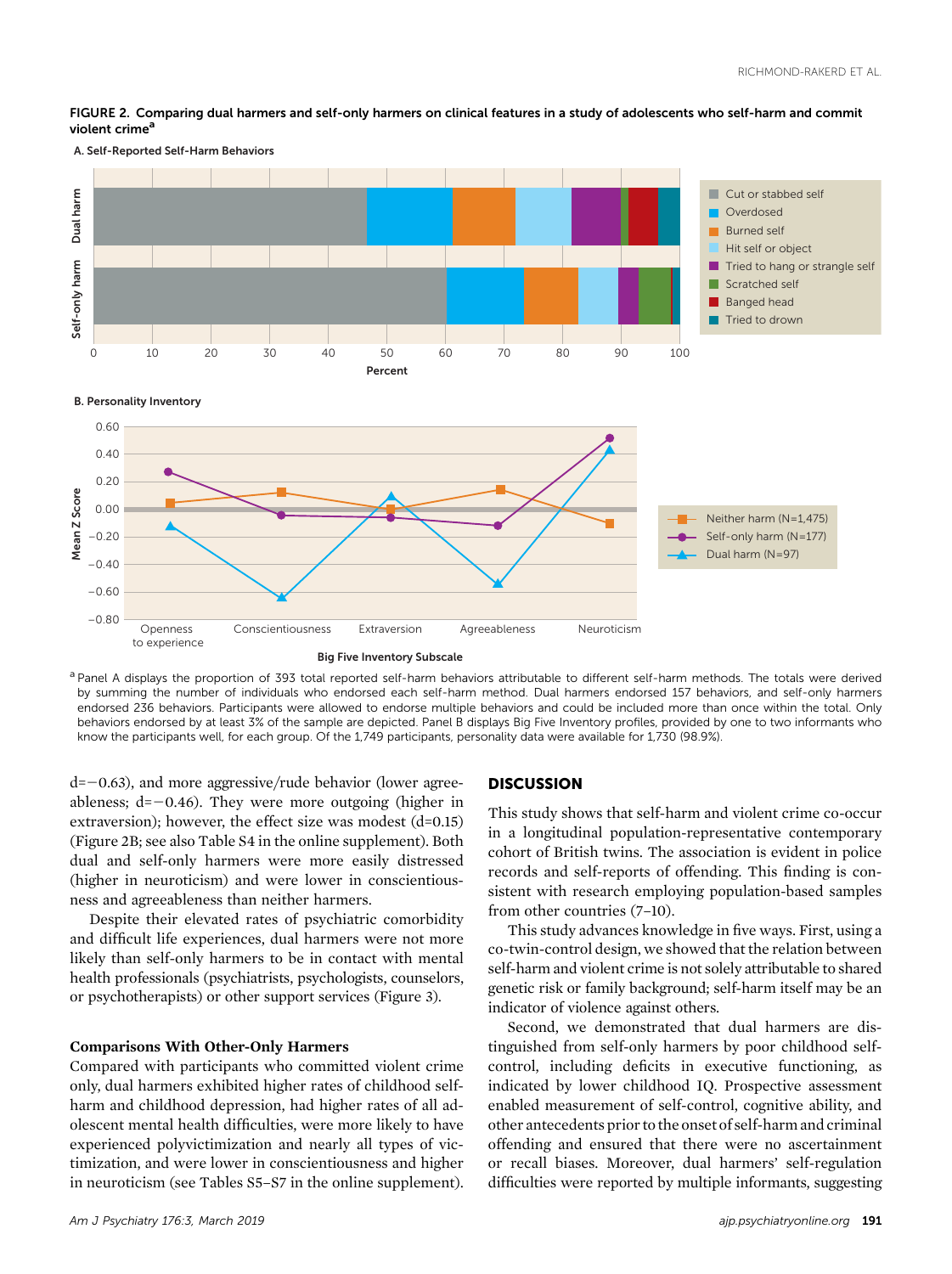Harm Status Neither Harm  $(N=1,475)^b$ Self-Only Harm  $(N=177)^c$ Dual Harm  $(N=97)^d$ Self-Only Versus Neither Dual Versus Neither Dual Versus Self-Only Measure N % N % N % **Odds** Ratio 95% CI **Odds** Ratio 95% CI **Odds** Ratio 95% CI Mental health difficulties PTSD 26 1.8 24 13.6 13 13.5 7.67 4.10–14.34 9.90 4.86–20.14 1.07 0.51–2.21 Depression 182 12.4 95 54.0 58 59.8 7.65 5.34–10.95 11.76 7.58–18.26 1.35 0.79–2.31 Psychotic symptoms 18 1.2 16 9.0 16 16.5 7.63 3.88–15.01 16.63 7.98–34.64 2.35 1.11–4.95 Alcohol dependence 144 9.8 23 13.0 33 34.4 1.47 0.88–2.44 4.69 2.93–7.52 3.29 1.65–6.57 Cannabis dependence 19 1.3 11 6.2 25 25.8 5.93 2.55–13.76 25.11 12.56–50.19 4.31 1.91–9.76 Victimization experiences<sup>e</sup> Polyvictimization<sup>f</sup> 36 2.4 38 21.5 32 33.3 9.91 6.05–16.25 22.09 12.51–39.03 2.40 1.30–4.42 Conventional crime 179 12.1 59 33.3 54 55.7 4.08 2.82–5.91 8.77 5.72–13.44 2.23 1.32–3.79 Maltreatment 15 1.0 17 9.6 20 20.6 10.13 4.79–21.45 25.63 11.86–55.43 2.63 1.19–5.82 Neglect 12 0.8 13 7.3 14 14.6 8.95 4.05–19.80 22.05 9.97–48.75 **2.30 1.01–5.25** Sexual 7 0.5 25 14.1 15 15.6 27.94 11.62–67.18 52.17 20.52–132.68 1.79 0.83–3.86 Family 118 8.0 41 23.2 33 34.4 3.39 2.24–5.13 6.12 3.79–9.89 **1.99 1.11–3.57** Internet 69 4.7 24 13.6 15 15.6 2.60 1.57–4.31 4.72 2.46–9.09 1.99 0.88–4.50 Peer 152 10.3 64 36.2 36 37.5 4.54 3.17–6.50 5.65 3.54–9.02 1.19 0.68–2.09

TABLE 2. Comparing dual and self-only harm groups on correlates of clinical importance in a study of adolescents who self-harm and commit violent crime<sup>a</sup>

<sup>a</sup> Measures were assessed at age 18. All regression models controlled for sex. Estimates in boldface indicate a significant difference between the dual harm and self-only harm groups, which was the test of interest. Prevalence estimates are derived using the number of participants with data for the measure; this was occasionally slightly lower than the group sample size.

<sup>b</sup> Number of participants with data ranged from 1,473 to 1,475.

 $\textdegree$  Number of participants with data ranged from 176 to 177.

<sup>d</sup> Number of participants with data ranged from 96 to 97.

e Prevalences for victimization experiences indicate the percentage of individuals who reported a severe level of exposure.

<sup>f</sup> Polyvictimization is defined here as three or more types of victimization.

that this early-emerging risk factor is observable across settings. In addition to their experiences of childhood dysregulation, dual harmers were characterized in adolescence by a triad of personality features that typifies emotional and interpersonal lability: low conscientiousness, low agreeableness, and high neuroticism (26). (Dual and self-only harmers did not differ on neuroticism, but this trait was elevated in both groups.) Apparently, dual harmers' self-control difficulties are a stable core feature of their personalities.

Third, we showed that dual harmers are differentiated from self-only harmers by a history of childhood maltreatment. Furthermore, dual harmers were more likely to have been exposed to adolescent victimization. More than 80% of dual harmers had experienced at least one type of victimization, and one-third had experienced polyvictimization. These findings signal a need for primary and secondary preventive strategies to reduce continuity in victimization among individuals at risk for dual-harm behavior.

Fourth, we found that dual harmers are distinguished from self-only harmers by higher rates of psychotic symptoms, alcohol dependence, and cannabis dependence. A previous analysis (7) did not find differences in risk for cannabisrelated problems between dual and self-only harmers. However, that study employed a retrospective survey of adults and DSM-5-based lifetime diagnoses. Ours is the first study, to our knowledge, to test these associations within a prospective sample and to demonstrate the role of psychosis in the self/other harm typology. Dual harmers suffer

significant psychiatric comorbidity; comprehensive diagnostic assessment is needed to appropriately target interventions within this population.

Lastly, we found that dual harmers were not more likely than self-only harmers to encounter mental health services. Recent U.K.-based data (3, 27) suggest long waiting lists and high thresholds in accessing treatment, and similar challenges exist in the United States (28). Research on hospitaland community-based youth violence prevention services identifies mistrust of authorities as a barrier to treatment engagement (29). Dual harmers' psychosocial difficulties and prior experiences with the juvenile justice system may impede service use.

This study has limitations. First, the sample comprised twins, and the results may not generalize to singletons. However, the prevalences of antisocial behavior and mental health problems are similar for twins and singletons (30, 31), and the association between self-harm and violent crime has been documented in non-twin samples (7–10). Second, participants were followed only to the beginning of young adulthood. Future research will determine whether the findings pertain to older age groups. Third, results may vary with historical and cross-national differences in crimecontrol policy. Fourth, findings concerning risk factors require replication. However, primary antecedents were selected on the basis of prior theoretical and empirical evidence, increasing the likelihood of replication. Fifth, our co-twin-control analyses included a rather small number of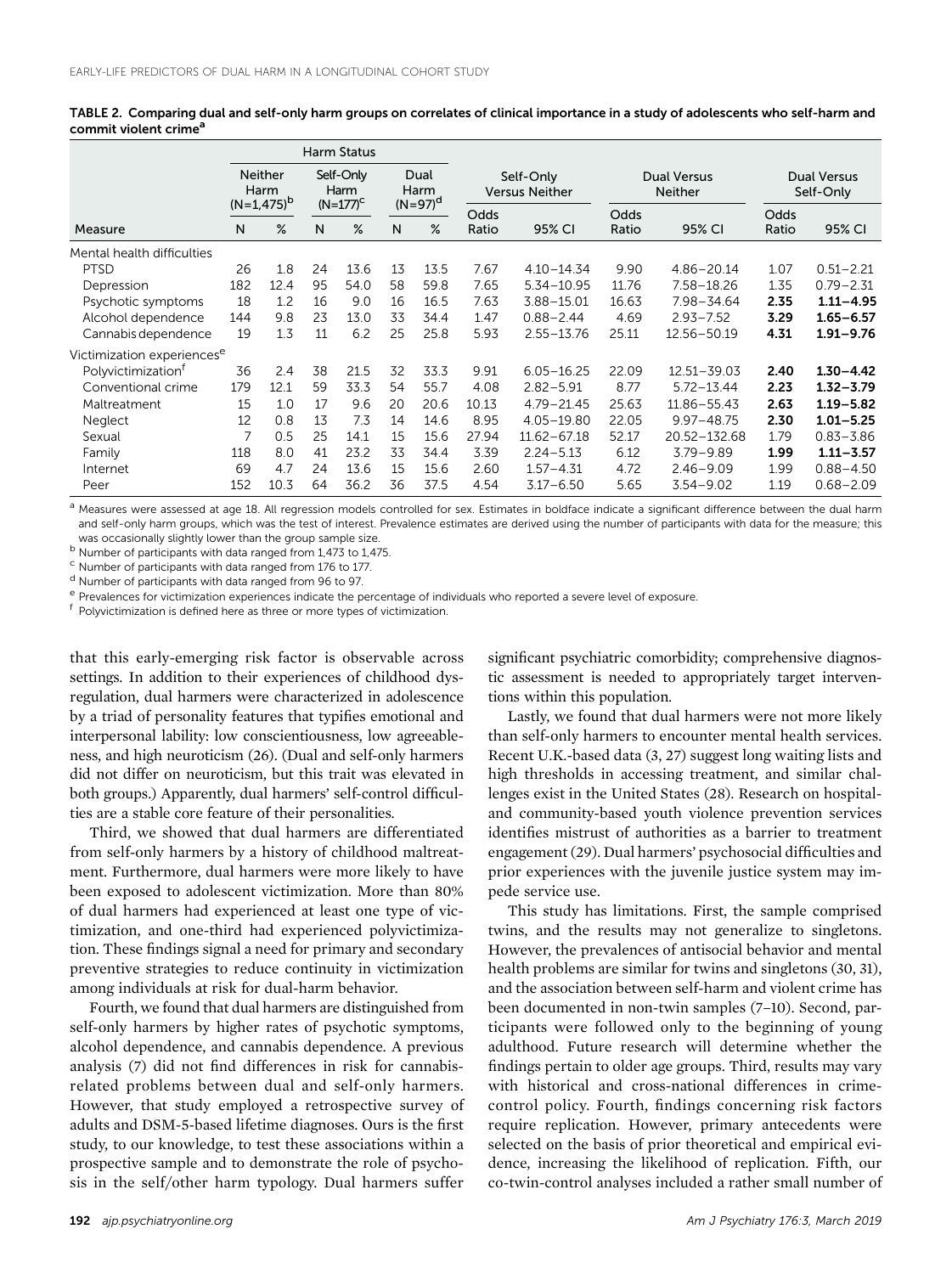## FIGURE 3. Comparing dual harmers and self-only harmers on past-year service use at age 18 in a study of adolescents who self-harm and commit violent crime<sup>a</sup>



<sup>a</sup> Panel A displays the prevalence of any service use, mental health service use, and medication use across the groups. There were no significant differences between the self-only and dual harm groups (all p values >0.10). Error bars represent robust standard errors. Panel B displays the proportion of 236 total reported services used attributable to different service types; totals were derived by summing the number of individuals who reported using each service type in the past year. Dual harmers reported using 101 services, and self-only harmers reported using 135 services. Participants were allowed to report multiple services and could be included more than once within the total. Only services reported by at least 3% of the sample are depicted.

"informative cases" (pairs discordant for violent offending). The results will need to be replicated in samples with a higher prevalence of discordant pairs. Sixth, we designed our assessments of self-harm and violent offending consistent with recommendations for best practice. However, differences in the types of assessment methods used across constructs may have affected our results. Finally, we are limited in our ability to infer causality. Assessment of self-harm and crime spanned much of the same period. Furthermore, within-twin-pair associations between self-harm and violent offending may be confounded by twin-specific environmental differences. Additionally, our research can only support low childhood self-control, low IQ, and maltreatment as indicators of risk for dual-harm behavior, not necessarily indicators of causation. Establishing whether associations are causal, however, is secondary to this study's primary aim of informing mental health treatment.

This study has a number of implications. First, given the robust link between self-harm and harm toward others, research on self-harm—even when conducted in community

samples, not only in clinical or forensic settings—should collect data on interpersonal violence. Second, theoretical models of self-harm can generate testable hypotheses for research on dual-harm behavior. Many theories propose that self-harm serves an emotion-regulatory function (14, 17). Recently developed models hold that several proximal risk factors lower perceived barriers to initiating self-harm; however, the affective benefits of self-harm are its primary maintaining factor (32, 33). These benefits may lower barriers to engagement in other harmful behaviors, including violent crime. Although our study did not directly test this question, our findings support further investigation of self-regulation as a mediating factor. The interpersonal theory of suicide (34) posits that self-harm increases risk for suicide by habituating individuals to the fear and pain associated with harming oneself. Such habituation may also increase risk for harming others, or it may occur through repeated aggression toward others. Research on the mechanisms underlying dual harm presents opportunities for interdisciplinary collaboration. Self-harm and offending have largely been studied separately within the fields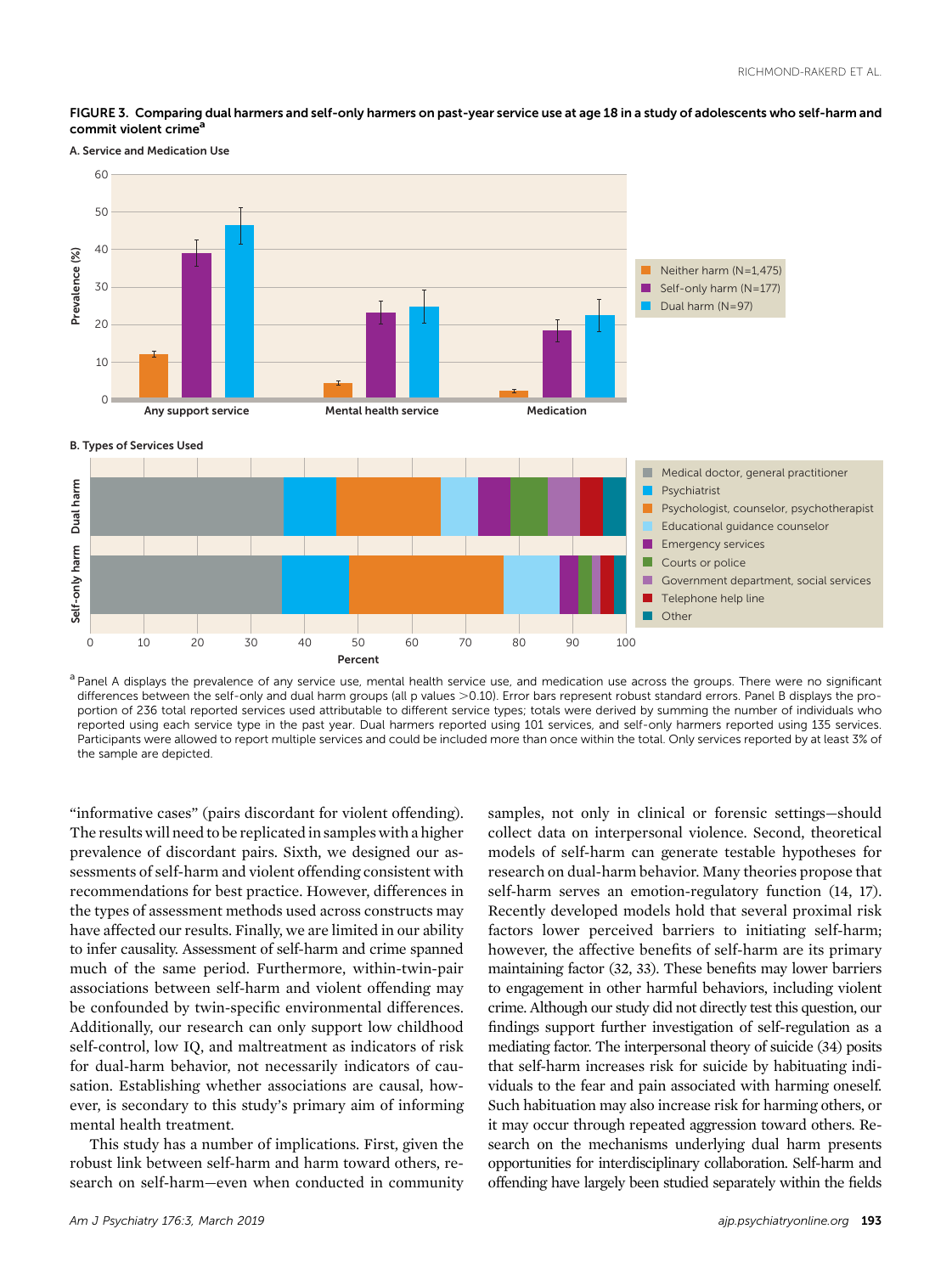of psychology, psychiatry, and criminology; collaborative crosstalk can inform more effective preventions and treatments.

Third, clinical guidelines recommend evaluation of risk for suicide following self-harm (35, 36). Our results support a recommendation of assessment of risk for violence toward others as well, particularly when the clinical picture comprises relevant antecedents and correlates. Furthermore, dual-harming prisoners should be closely monitored for suicidal behavior. Fourth, improving self-control among self-harmers could help prevent violent crime. Self-control training has been shown to reduce delinquency (37) and could be delivered to patients who self-harm. In addition, dual harmers often experience psychiatric comorbidity. Transdiagnostic approaches that target self-regulation (e.g., mindfulness-based approaches for emotion regulation) may reduce harmful behaviors and co-occurring psychopathology (38). Lastly, our findings support recommending the application of available interventions to prevent childhood maltreatment (39) as well as implementation of exposurereduction strategies (e.g., education on self-protective measures) and evidence-based programs (40, 41) to prevent revictimization in adolescence. Dual harmers have been immersed in violence from a young age; a treatment-oriented rather than a punishment-oriented approach is indicated to meet these individuals' needs. Such an approach could also yield substantial reductions in violent offending: one in four other-harming adolescents was a dual harmer in this population-representative study.

There is a pressing demand for improvements in adolescent mental health services (42) and psychological treatment research (43, 44). Our analysis responds to this demand by identifying several opportunities for early-years prevention and intervention science (43, 44). Connecting vulnerable adolescents with delinquency-reduction programs that target self-control, prevention of maltreatment and victimization, and improvement in children's self-regulation abilities could significantly reduce the health and social burdens attributable to internalized and externalized violence.

### AUTHOR AND ARTICLE INFORMATION

The Department of Psychology and Neuroscience, Duke University, Durham, N.C. (Richmond-Rakerd, Caspi, Houts, Wertz, Moffitt); the Department of Psychiatry and Behavioral Sciences, Duke University School of Medicine, Durham (Caspi, Moffitt); the Center for Genomic and Computational Biology, Duke University, Durham (Caspi, Moffitt); the Social, Genetic, and Developmental Psychiatry Research Centre, Institute of Psychiatry, Psychology, and Neuroscience, King's College London (Caspi, Arseneault, Baldwin, Danese, Matthews, Moffitt); the Department of Child and Adolescent Psychiatry, Institute of Psychiatry, Psychology, and Neuroscience, King's College London (Danese); and the National and Specialist CAMHS Trauma and Anxiety Clinic, South London and Maudsley NHS Foundation Trust, London (Danese).

Send correspondence to Dr. Richmond-Rakerd ([leah.richmondrakerd@](mailto:leah.richmondrakerd@duke.edu) [duke.edu](mailto:leah.richmondrakerd@duke.edu)).

Presented as a poster at the annual meeting of the American Psychopathological Association, New York, March 1–3, 2018.

The E-Risk Study is funded by the Medical Research Council (grant G1002190). Additional support was provided by National Institute of Child Health and Development (NICHD) grant HD077482, the Jacobs Foundation, and the Avielle Foundation. Dr. Richmond-Rakerd was supported by a postdoctoral fellowship from NICHD (T32-HD007376) through the Center for Developmental Science at the University of North Carolina at Chapel Hill.

The authors are grateful to the study mothers and fathers, the twins, and the twins' teachers for their participation, and to the members of the E-Risk team for their dedication, hard work, and insights.

The authors report no financial relationships with commercial interests. Received June 25, 2018; revisions received August 12 and September 13, 2018; accepted September 20, 2018; published online Jan. 4, 2019.

#### **REFERENCES**

- 1. Hawton K, Saunders KE, O'Connor RC: Self-harm and suicide in adolescents. Lancet 2012; 379:2373–2382
- 2. Hawton K, Harriss L: Deliberate self-harm in young people: characteristics and subsequent mortality in a 20-year cohort of patients presenting to hospital. J Clin Psychiatry 2007; 68:1574–1583
- 3. Morgan C, Webb RT, Carr MJ, et al: Incidence, clinical management, and mortality risk following self harm among children and adolescents: cohort study in primary care. BMJ 2017; 359:j4351
- 4. Olfson M, Wall M, Wang S, et al: Suicide following deliberate selfharm. Am J Psychiatry 2017; 174:765–774
- 5. Tsiachristas A, McDaid D, Casey D, et al: General hospital costs in England of medical and psychiatric care for patients who self-harm: a retrospective analysis. Lancet Psychiatry 2017; 4:759–767
- 6. Shepard DS, Gurewich D, Lwin AK, et al: Suicide and suicidal attempts in the United States: costs and policy implications. Suicide Life Threat Behav 2016; 46:352–362
- 7. Harford TC, Chen CM, Kerridge BT, et al: Self- and other-directed forms of violence and their relationship with lifetime DSM-5 psychiatric disorders: results from the National Epidemiologic Survey on Alcohol Related Conditions-III (NESARC-III). Psychiatry Res 2018; 262:384–392
- 8. Vaughn MG, Salas-Wright CP, DeLisi M, et al: Deliberate self-harm and the nexus of violence, victimization, and mental health problems in the United States. Psychiatry Res 2015; 225:588–595
- 9. Sahlin H, Kuja-Halkola R, Bjureberg J, et al: Association between deliberate self-harm and violent criminality. JAMA Psychiatry 2017; 74:615–621
- 10. Webb RT, Antonsen S, Carr MJ, et al: Self-harm and violent criminality among young people who experienced trauma-related hospital admission during childhood: a Danish national cohort study. Lancet Public Health 2017; 2:e314–e322
- 11. O'Donnell O, House A, Waterman M: The co-occurrence of aggression and self-harm: systematic literature review. J Affect Disord 2015; 175:325–350
- 12. Laporte N, Ozolins A, Westling S, et al: Deliberate self-harm behavior among young violent offenders. PLoS One 2017; 12:e0182258
- 13. Hawton K, Linsell L, Adeniji T, et al: Self-harm in prisons in England and Wales: an epidemiological study of prevalence, risk factors, clustering, and subsequent suicide. Lancet 2014; 383:1147–1154
- 14. Nock MK: Self-injury. Annu Rev Clin Psychol 2010; 6:339–363
- 15. Farrington DP: Origins of violent behavior over the life span, in The Cambridge Handbook of Violent Behavior and Aggression, 2nd ed. Edited by Vazsonyi AT, Flannery DJ, DeLisi M. Cambridge, UK, Cambridge University Press, 2018
- 16. Mok PL, Pedersen CB, Springate D, et al: Parental psychiatric disease and risks of attempted suicide and violent criminal offending in offspring: a population-based cohort study. JAMA Psychiatry 2016; 73:1015–1022
- 17. Nock MK, Prinstein MJ: A functional approach to the assessment of self-mutilative behavior. J Consult Clin Psychol 2004; 72:885–890